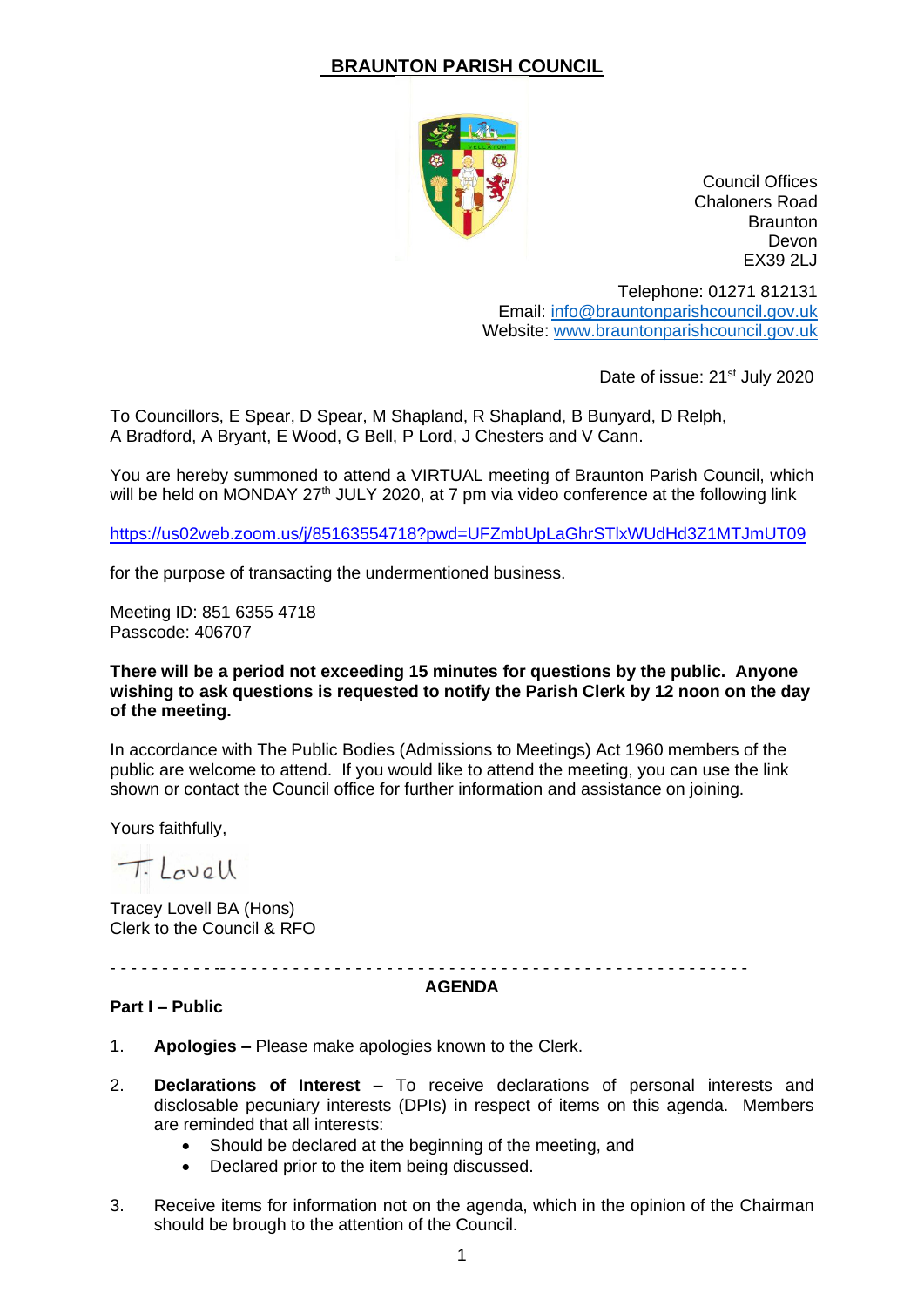- 4. **Public Participation Period –** Members of the public are permitted to make representations, ask questions and give evidence in respect of any item of business relating to the Parish Council. The period of time which is designated for public participation shall not exceed 15 minutes. Each member of the public is entitled to speak once only in respect of business and shall not speak for more than 3 minutes. A question asked by a member of the public during this period shall not require a response or debate at the meeting.
- 5. **Planning –** North Devon Council the determining Authority, has asked for comments from this Parish Council on the following applications (click on the application number to view the Application):

| (a) | 71733 | Proposal:<br>Demolition of dwelling and<br>erection<br>0f<br>replacement dwelling.<br>Location: Ferndown, Saunton, Braunton, Devon, EX33 1LG<br><b>Applicant: Mr and Mrs James</b>                                                                                                                         |
|-----|-------|------------------------------------------------------------------------------------------------------------------------------------------------------------------------------------------------------------------------------------------------------------------------------------------------------------|
| (b) | 71668 | Erection of decking area.<br>Proposal:<br>Location: 12 Hills View, Braunton, Devon, EX33 2LA<br><b>Applicant: Mr Andrew Cork</b>                                                                                                                                                                           |
| (c) | 71705 | <b>Proposal:</b> Extension to dwelling and<br>creation<br>0f<br>а<br>hardstanding to the front elevation (amended information).<br>Location: 4 Barton Lane Close, Braunton, Devon, EX33 2AZ.<br><b>Applicant: Mike Henning</b>                                                                             |
| (d) | 71754 | <b>Proposal:</b> Application for consent for works to trees covered<br>by a tree preservation order in respect of felling and replacing<br>of 1 Monterey Pine (T3).<br><b>Location:</b> Ridge Cottage,<br>Church<br>Hill Lane,<br>Knowle,<br>Braunton, Devon, EX33 2ND<br><b>Applicant: Pauline Davies</b> |
| (e) | 64000 | <b>Proposal:</b> Outline application for residential development for<br>up to 94 dwellings (all matters reserved) (additional ecological<br>information) (amended information).<br>Location: Land at Chivenor Cross, Chivenor, Devon<br><b>Applicant: Mr Stuart Maskell</b>                                |
| (f) | 71660 | <b>Proposal:</b> Outline application for up to 59 residential units and<br>infrastructure,<br>associated<br>some<br>matters<br>reserved<br>(appearance, landscaping, layout and scale).<br>Location: Land at Chivenor Cross, Chivenor, Braunton, EX31<br>4BN.<br><b>Applicant: Waddeton Park Ltd</b>       |

## **6. North Devon Council – Planning Decisions**

- 71538 **Proposal:** Erection of roof over slurry store. **Location:** Fullabrook Farm, Fullabrook, Ilfracombe, Devon, EX34 8NJ **Applicant:** Mr Nicholas Tucker **Decision:** APPROVED **Decision Date:** 10/07/2020
- 71567 **Proposal:** Erection of dwelling. **Location:** Land to the south of St Merryn, Higher Park Road, Braunton, Devon, EX33 2LG. **Applicant:** Mr and Mrs Philip and Justine Whittle.